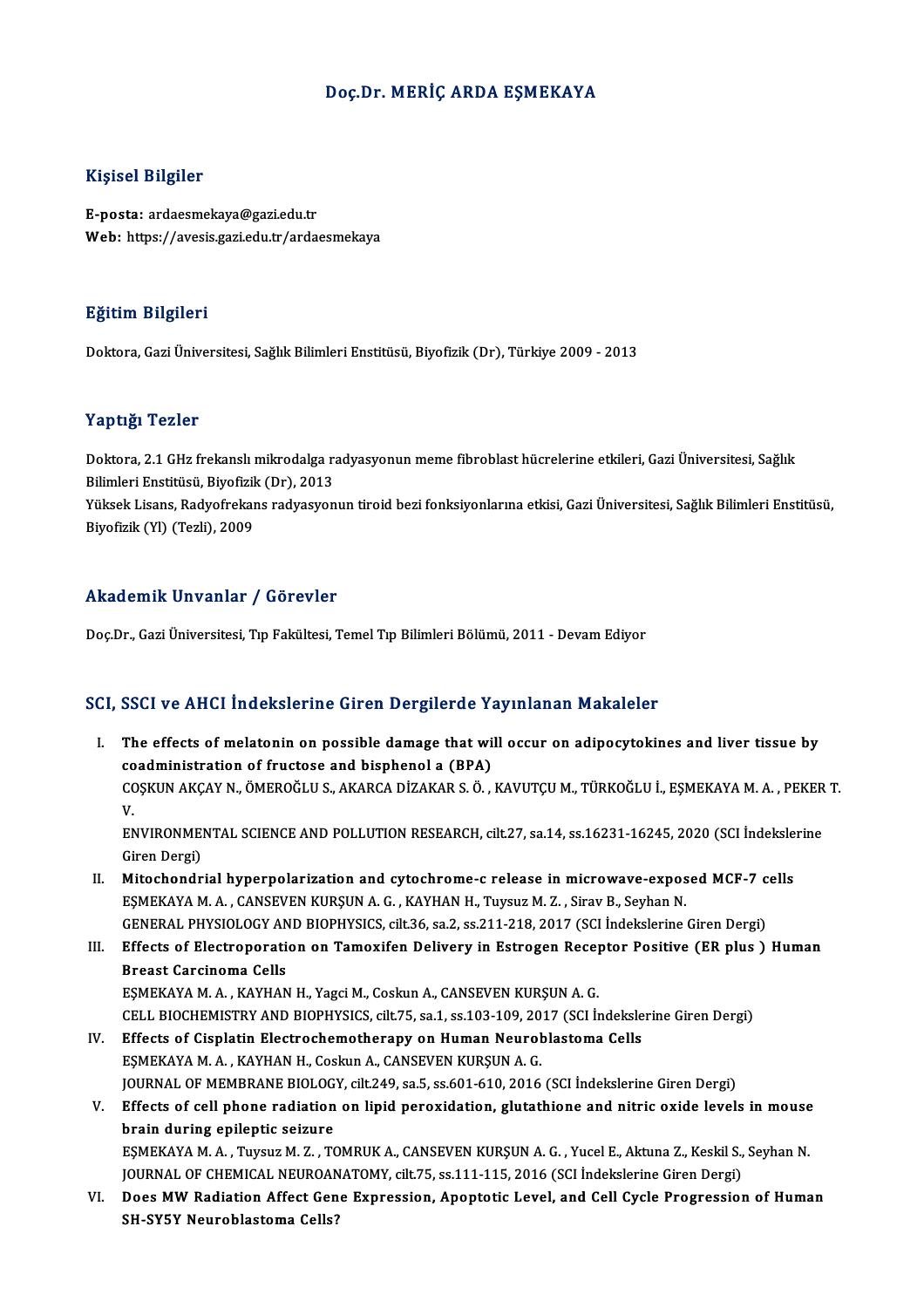KAYHAN H., EŞMEKAYA M. A. , YAR SAĞLAM A. S. , Tuysuz M. Z. , CANSEVEN KURŞUN A. G. , YAĞCI A. M. , Seyhan N.<br>CELL RIQCHEMISTRY AND RIQRHYSICS. 615.74, 82.2, 83.99.107, 2016 (SCI İndekslorine Ciren Dergi) KAYHAN H., EŞMEKAYA M. A. , YAR SAĞLAM A. S. , Tuysuz M. Z. , CANSEVEN KURŞUN A. G. , YAĞCI A.<br>CELL BIOCHEMISTRY AND BIOPHYSICS, cilt.74, sa.2, ss.99-107, 2016 (SCI İndekslerine Giren Dergi)<br>Investisation of free radicel f KAYHAN H., EŞMEKAYA M. A., YAR SAĞLAM A. S., Tuysuz M. Z., CANSEVEN KURŞUN A. G., YAĞCI A. M., Seyhan N<br>CELL BIOCHEMISTRY AND BIOPHYSICS, cilt.74, sa.2, ss.99-107, 2016 (SCI İndekslerine Giren Dergi)<br>VII. Investigation of

CELL BIOCHEMISTRY AND BIOPHYSICS, cilt.74, sa.2, ss.99-107, 2016 (SCI İndekslerine Giren Dergi)<br>Investigation of free radical formation in human lymphocyte, leukemia, breast fibroblast and<br>adenocarcinoma cell cultures afte Investigation of free radical formation in human lymphocyte, leuke:<br>adenocarcinoma cell cultures after radio frequency exposure using<br>Cam S. T. , EŞMEKAYA M. A. , POLAT M., CANSEVEN KURŞUN A. G. , Seyhan N.<br>INDIAN IOUPNAL adenocarcinoma cell cultures after radio frequency exposure using electron spin resonance<br>Cam S. T. , EŞMEKAYA M. A. , POLAT M., CANSEVEN KURŞUN A. G. , Seyhan N.<br>INDIAN JOURNAL OF BIOCHEMISTRY & BIOPHYSICS, cilt.53, ss.7-Cam S. T., ESMEKAYA M. A., POLAT M., CANSEVEN KURSUN A. G., Seyhan N.<br>INDIAN JOURNAL OF BIOCHEMISTRY & BIOPHYSICS, cilt.53, ss.7-11, 2016 (SCI İndekslerine Giren Dergi)<br>VIII. Effects of microwave exposure and Gemcitabine t

# INDIAN JOURNAL OF BIO<br>Effects of microwave e<br>lymphoma (Raji) cells<br>CANSEVEN KURSUM A C Effects of microwave exposure and Gemcitabine treatment on apoptotic<br>lymphoma (Raji) cells<br>CANSEVEN KURŞUN A.G., EŞMEKAYA M.A., KAYHAN H., Tuysuz M. Z., Seyhan N.<br>ELECTROMACNETIC RIOLOCY AND MEDICINE silt 24, sa 4, sa 222,

lymphoma (Raji) cells<br>CANSEVEN KURŞUN A. G. , EŞMEKAYA M. A. , KAYHAN H., Tuysuz M. Z. , Seyhan N.<br>ELECTROMAGNETIC BIOLOGY AND MEDICINE, cilt.34, sa.4, ss.322-326, 2015 (SCI İndekslerine Giren Dergi)<br>Tea extrests pretest p CANSEVEN KURŞUN A. G., EŞMEKAYA M. A., KAYHAN H., Tuysuz M. Z., Seyhan N.<br>ELECTROMAGNETIC BIOLOGY AND MEDICINE, cilt.34, sa.4, ss.322-326, 2015 (SCI İndekslerine Giren Dergi)<br>IX. Tea extracts protect normal lymphocytes but

- ELECTROMAGNETIC BIOLOGY AND MED<br>Tea extracts protect normal lympho<br>production: An EPR spin trap study<br>Cam S T POLATM ESMEVAVA M A C Tea extracts protect normal lymphocytes but not leukemia cells from UV radiation-induced ROS<br>production: An EPR spin trap study<br>Cam S. T. , POLAT M., EŞMEKAYA M. A. , CANSEVEN KURŞUN A. G. , Seyhan N. production: An EPR spin trap study<br>Cam S. T. , POLAT M., EŞMEKAYA M. A. , CANSEVEN KURŞUN A. G. , Seyhan N.<br>INTERNATIONAL JOURNAL OF RADIATION BIOLOGY, cilt.91, sa.8, ss.673-680, 2015 (SCI İndekslerine Giren Dergi)<br>Investi Cam S. T., POLAT M., ESMEKAYA M. A., CANSEVEN KURSUN A. G., Seyhan N.<br>INTERNATIONAL JOURNAL OF RADIATION BIOLOGY, cilt.91, sa.8, ss.673-680, 2015 (SCI Indekslerine Giren Derg<br>X. Investigation of the Effects of 2.1 GHz Micr
- INTERNATIONAL JOURNAL OF RADIATION BIOLOGY, cilt.91, sa.8, ss.673-680, 2015 (SCI İndeksl<br>Investigation of the Effects of 2.1 GHz Microwave Radiation on Mitochondrial Memb<br>(Delta I (m)), Apoptotic Activity and Cell Viabilit X. Investigation of the Effects of 2.1 GHz Microwave Radiation on Mitochondrial Membrane Potential (Delta I (m)), Apoptotic Activity and Cell Viability in Human Breast Fibroblast Cells<br>ESMEKAYA M. A. , Seyhan N., KAYHAN H. CELL BIOCHEMISTRY AND BIOPHYSICS, cilt.67, sa.3, ss.1371-1378, 2013 (SCI İndekslerine Giren Dergi) EŞMEKAYA M. A. , Seyhan N., KAYHAN H., Tuysuz M. Z. , CANSEVEN KURŞUN A. G. , Yagci M.<br>CELL BIOCHEMISTRY AND BIOPHYSICS, cilt67, sa.3, ss.1371-1378, 2013 (SCI İndekslerine Giren Dergi)<br>XI. Effects of ELF Magnetic Field in
- CELL BIOCHEMISTRY AND BIOPHYSICS, cilt.67, sa.3, ss.<br>Effects of ELF Magnetic Field in Combination wit<br>Surface Morphology of Escherichia coli (E. coli)<br>ESMEKAYA M.A. Agar S. L. KIRAN E. CANSEVEN KURA Effects of ELF Magnetic Field in Combination with Iron(III) Chloride (FeCl3) on Cellu<br>Surface Morphology of Escherichia coli (E. coli)<br>EŞMEKAYA M. A. , Acar S. I. , KIRAN F., CANSEVEN KURŞUN A. G. , OSMANAĞAOĞLU Ö., Seyhan Surface Morphology of Escherichia coli (E. coli)<br>EŞMEKAYA M. A. , Acar S. I. , KIRAN F., CANSEVEN KURŞUN A. G. , OSMANAĞAOĞLU Ö., Seyhan N.<br>APPLIED BIOCHEMISTRY AND BIOTECHNOLOGY, cilt.169, sa.8, ss.2341-2349, 2013 (SCI İn EŞMEKAYA M. A., Acar S. I., KIRAN F., CANSEVEN KURŞUN A. G., OSMANAĞAOĞLU Ö., Seyhan N.<br>APPLIED BIOCHEMISTRY AND BIOTECHNOLOGY, cilt.169, sa.8, ss.2341-2349, 2013 (SCI İndekslerine Giren Dergi)<br>XII. Mutagenic and morpholog
- APPLIED BIOCHEMISTRY AND BIOTECHNOLOGY, cilt.169, sa.8, ss.2341-2349, 2013 (SCI İndekslerine Giren Derg<br>Mutagenic and morphologic impacts of 1.8 GHz radiofrequency radiation on human peripheral blo<br>lymphocytes (hPBLs) and Mutagenic and morphologic impacts of 1.8 GHz radiofrequency radiation on human peripheral blood<br>lymphocytes (hPBLs) and possible protective role of pre-treatment with Ginkgo biloba (EGb 761)<br>ESMEKAYA M.A. , Aytekin E., ÖZG lymphocytes (hPBLs) and possible protective role of pre-treatment with Ginkgo biloba (EGb 761)<br>ESMEKAYA M. A., Aytekin E., ÖZGÜR BÜYÜKATALAY E., GÜLER ÖZTÜRK G., ERGÜN M. A., ÖMEROĞLU S., Seyhan<br>SCIENCE OF THE TOTAL ENVIRO EŞMEKAYA M. A. , Aytekin E., ÖZGÜR BÜYÜKATALAY E., GÜLER ÖZTÜRK G., ERGÜN M. A. , ÖMEROĞLU S., Seyhan N.<br>SCIENCE OF THE TOTAL ENVIRONMENT, cilt.410, ss.59-64, 2011 (SCI İndekslerine Giren Dergi)<br>XIII. 900 MHz pulse-modulat SCIENCE OF THE TOTAL ENVIRONMENT, cilt.410, ss.59-64, 2011 (SCI Indekslerine Giren Dergi)

EşmekayaM.A. ,Özer Ç.,SeyhanN.

GENERAL PHYSIOLOGYANDBIOPHYSICS, cilt.30, ss.84-89,2011 (SCI İndekslerineGirenDergi)

# XIV. Pulse modulated 900 MHz radiation induces hypothyroidism and apoptosis in thyroid cells: A light, GENERAL PHYSIOLOGY AND BIOPHYSICS, cilt.30, ss.84-89, 20<br>Pulse modulated 900 MHz radiation induces hypothyr<br>electron microscopy and immunohistochemical study<br>ESMEKAYA M A - Sovban N -ÖMEROČLU S Pulse modulated 900 MHz radiation in<br>electron microscopy and immunohisto<br>EŞMEKAYA M.A., Seyhan N., ÖMEROĞLU S.<br>INTERNATIONAL JOURNAL OF RADIATION

electron microscopy and immunohistochemical study<br>EŞMEKAYA M. A. , Seyhan N., ÖMEROĞLU S.<br>INTERNATIONAL JOURNAL OF RADIATION BIOLOGY, cilt.86, sa.12, ss.1106-1116, 2010 (SCI İndekslerine Giren<br>Persi) EŞMEK<br>INTERI<br>Dergi)

# Dergi)<br>Diğer Dergilerde Yayınlanan Makaleler

- I. Effects of Extremely Low-Frequency Magnetic Field on Healthy Fibriblasts and Breast Cancer Cells KAYHAN H., ERDEBİLLİ B., GÖNEN S., EŞMEKAYA M. A. , ERTEKİN E., CANSEVEN KURŞUN A. G. Effects of Extremely Low-Frequency Magnetic Field on Healthy Fibriblasts and Breast Cancer Cells<br>KAYHAN H., ERDEBİLLİ B., GÖNEN S., EŞMEKAYA M. A. , ERTEKİN E., CANSEVEN KURŞUN A. G.<br>JOURNAL OF ISTANBUL FACULTY OF MEDICINE KAYHAN H., ERDEBİLLİ B., GÖNEN S., I<br>JOURNAL OF ISTANBUL FACULTY OF I<br>(Diğer Kurumların Hakemli Dergileri)<br>FEEECTS OF EYTBEMELY LOW ER JOURNAL OF ISTANBUL FACULTY OF MEDICINE-ISTANBUL TIP FAKULTESI DERGISI, cilt.83, sa.4, ss.384-389<br>(Diğer Kurumların Hakemli Dergileri)<br>II. EFFECTS OF EXTREMELY LOW-FREQUENCY MAGNETIC FIELD ON HEALTHY FIBROBLASTS AND
- (Diğer Kurumların Hakemli<br><mark>EFFECTS OF EXTREMEL!</mark><br>BREAST CANCER CELLS<br>KAYHAN H. EPDEPİLLİ P EFFECTS OF EXTREMELY LOW-FREQUENCY MAGNETIC FIELD ON HEALTHY FIBRO<br>BREAST CANCER CELLS<br>KAYHAN H., ERDEBİLLİ B., GÖNEN S., EŞMEKAYA M. A. , Ertekin E., CANSEVEN KURŞUN A. G.<br>JOUPMAL OF ISTANPUL FACULTY OF MEDICINE ISTANPUL BREAST CANCER CELLS<br>KAYHAN H., ERDEBİLLİ B., GÖNEN S., EŞMEKAYA M. A. , Ertekin E., CANSEVEN KURŞUN A. G.<br>JOURNAL OF ISTANBUL FACULTY OF MEDICINE-ISTANBUL TIP FAKULTESI DERGISI, cilt.83, sa.4, ss.384-389, 2020<br>(ESCI İndeks KAYHAN H., ERDEBİLLİ B., GÖNEN S., EŞMEKAYA M. A., Ertekin E., CANSEVEN KURŞUN A. G. I I. JOURNAL OF ISTANBUL FACULTY OF MEDICINE-ISTANBUL TIP FAKULTESI DERGISI, c<br>(ESCI Indekslerine Giren Dergi)<br>III. Finite element analysis of electric field for in-vitro electropermeabilization<br>ARSLAN S. FEMEKAYA M.A. CAN
- (ESCI İndekslerine Giren Dergi)<br>Finite element analysis of electric field for in-viti<br>ARSLAN S., EŞMEKAYA M.A., CANSEVEN KURŞUN A.G.<br>Harran Üniversitesi Tın Felsültesi Dergisi silt 14, sa 3, sa ARSLAN S., EŞMEKAYA M. A. , CANSEVEN KURŞUN A. G.<br>Harran Üniversitesi Tıp Fakültesi Dergisi, cilt.14, sa.3, ss.14-22, 2017 (Diğer Kurumların Hakemli Dergileri)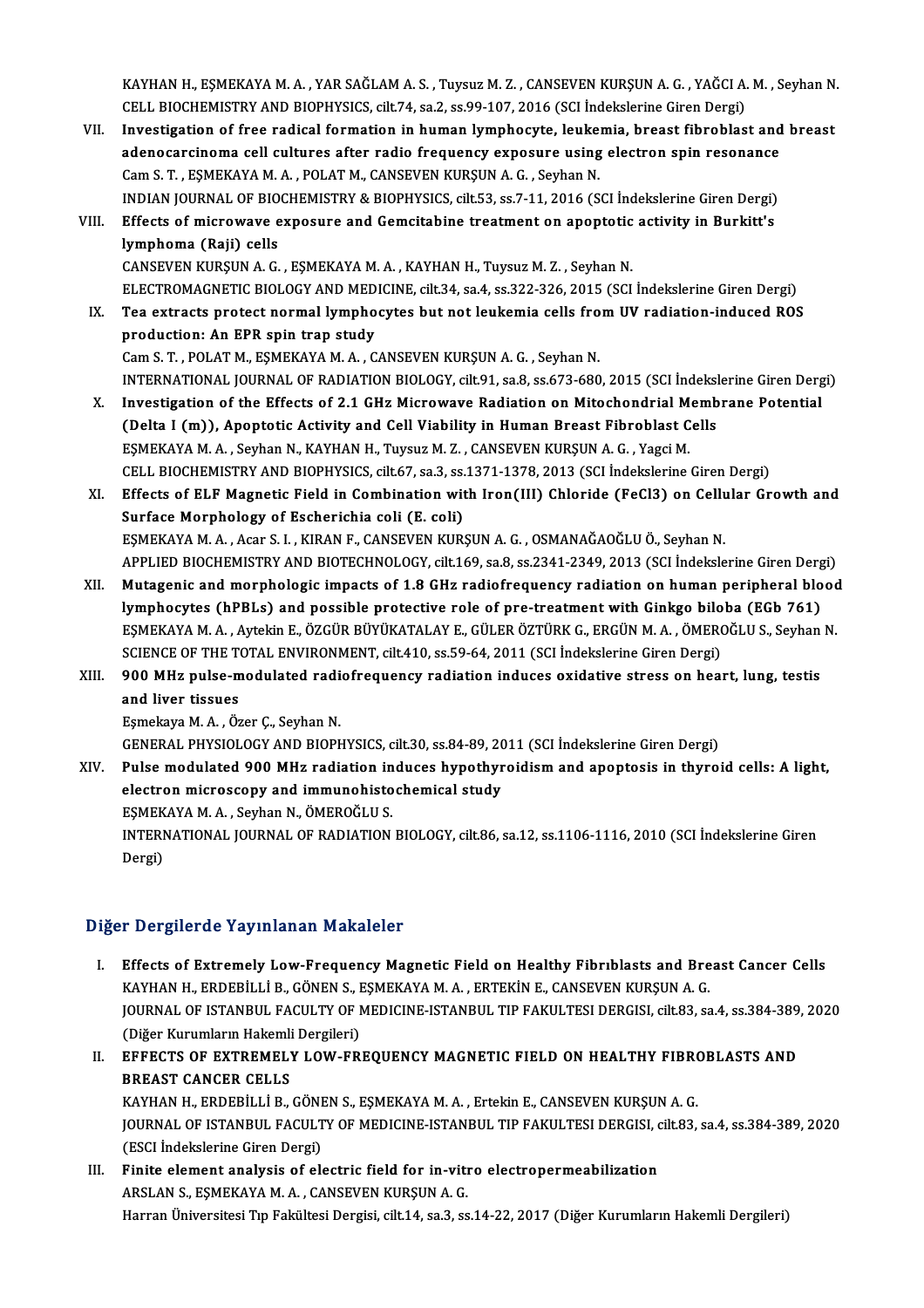IV. Radyo Frekans Radyasyonun Sıçanların Beyin Dokusundaki Oksidan ve Antioksidan Düzeylerine Radyo<br>Etkisi<br><sup>Esmak</sup> Radyo Frekans Radyasyonun Sıçanların<br>Etkisi<br>Eşmekaya M.A., Aral B., Özer Ç., Seyhan H. N.<br>Cari Madisal Jaurnal, silt 22, sa 100, 104, 2011

Etkisi<br>Eşmekaya M. A. , Aral B., Özer Ç., Seyhan H. N.<br>Gazi Medical Journal, cilt.22, ss.100-104, 2011 (Diğer Kurumların Hakemli Dergileri)

# Gazı medicai journai, citt.22, ss.100-104, 2011 (Diger Kurumiarın Hakemli Dergileri)<br>Hakemli Kongre / Sempozyum Bildiri Kitaplarında Yer Alan Yayınlar

- akemli Kongre / Sempozyum Bildiri Kitaplarında Yer A<br>I. USE OF ELECTROCHEMOTHERAPY IN CANCER TREATMENT I. USE OF ELECTROCHEMOTHERAPY IN CANCER TREATMENT<br>GÜRSOY G., ESMEKAYA M. A. 1st International Ahi Evran Medicine and Health Science Congress, 11 - 14 Nisan 2019 GÜRSOY G., EŞMEKAYA M. A.<br>1st International Ahi Evran Medicine and Health Science Congress, 11 - 14 Nisan 2019<br>II. The effects of melatonin on possible damage that will beoccured on epididymis and sperm<br>nonomotons with the
- 1st International Ahi Evran Medicine and Health Science Congress, 11 14 Nisan 2<br>The effects of melatonin on possible damage that will beoccured on epid<br>parameters with thecoadministration of fructose and bisphenol a (BPA The effects of melatonin on possible damage that will beoccured on epididymis and sperm<br>parameters with thecoadministration of fructose and bisphenol a (BPA)<br>AKARCA DİZAKAR S.Ö.,ÖMEROĞLU S., Erdogan D., PEKER T. V. , COŞKU pa<br>Al<br>A. AKARCA DİZAKAR S. Ö. , ÖMEROĞLU S., Erdogal<br>A.<br>HUMAN REPRODUCTİON, 1 - 04 Temmuz 2018<br>The Effects of Melatanin en BossibleDama

A.<br>III. The Effects of Melatonin on PossibleDamage Will Be Occur on Adipocytokines and Liver Tissue with<br>the Coadministration of Enustors and Bisphanel A HUMAN REPRODUCTION, 1 - 04 Temmuz 2018<br>The Effects of Melatonin on PossibleDamage Will I<br>the Coadministration ofFructose and Bisphenol A<br>COSVIN AVCAV N. ÖMEROČLU S. KAVUTCU M. PEKER T The Effects of Melatonin on PossibleDamage Will Be Occur on Adipocytokines and Liver Tissue with<br>the Coadministration ofFructose and Bisphenol A<br>COŞKUN AKÇAY N., ÖMEROĞLU S., KAVUTÇU M., PEKER T. V. , TÜRKOĞLU İ., EŞMEKAYA th<br>CC<br>Ö. COȘKUN AKÇAY N., ÖMEROĞLU S., KAVUTÇU M., PEKER T. V. , TÜRKOĞLU İ., EŞMEKAYA M. A.<br>Ö.<br>International Eurasian Conference On Biological and Chemical Sciences, 26 - 27 Nisan 2018<br>Finite element analysis of electric field for

- Ö.<br>International Eurasian Conference On Biological and Chemical Sciences, 26 27 Nisan<br>IV. Finite element analysis of electric field for in-vitro electropermeabilization<br>APSI AN S. FSMEKAVA M.A. CANSEVEN KURSUN A.C. International Eurasian Conference On Biological and Ch<br>Finite element analysis of electric field for in-vit<br>ARSLAN S., EŞMEKAYA M.A., CANSEVEN KURŞUN A.G.<br>1. Uluslararası Kanser ve İyon Kanalları Kansresi Türki IV. Finite element analysis of electric field for in-vitro electropermeabilization<br>ARSLAN S., EŞMEKAYA M. A. , CANSEVEN KURŞUN A. G.<br>1. Uluslararası Kanser ve İyon Kanalları Kongresi, Türkiye, 21 - 23 Eylül 2017, cilt.14,
- V. In Vitro Maruziyet İçin Helmholtz Bobin Tasarımı : Modelleme ve Analitik Yaklaşım CANSEVENKURŞUNA.G. ,ARSLANS.,EŞMEKAYAM.A. In Vitro Maruziyet İçin Helmholtz Bobin Tasarımı : Modellem<br>CANSEVEN KURŞUN A. G. , ARSLAN S., EŞMEKAYA M. A.<br>28-29. Ulusal Biyofizik Kongresi, İstanbul, Türkiye, 6 - 09 Eylül 2017<br>50 Hz frekenevndeki ELE Alenlerın Meme Ei
- VI. 50 Hz frekansındaki ELF Alanların Meme Fibroblast Hücreleri Üzerine Etkisi<br>ESMEKAYA M. A., KAYHAN H., YAĞCI A. M., CANSEVEN KURSUN A. G. 28-29. Ulusal Biyofizik Kongresi, İstanbul, Türkiye, 6 - 09 Eylül 2017<br>50 Hz frekansındaki ELF Alanların Meme Fibroblast Hücreler<br>EŞMEKAYA M. A. , KAYHAN H., YAĞCI A. M. , CANSEVEN KURŞUN A. G.<br>28.29. Ulusal Biyofizik Kong 50 Hz frekansındaki ELF Alanların Meme Fibroblast<br>EŞMEKAYA M. A. , KAYHAN H., YAĞCI A. M. , CANSEVEN KUF<br>28-29. Ulusal Biyofizik Kongresi, Türkiye, 6 - 09 Eylül 2017<br>The Effects of Molatanin an Possible Damage Will Be
- VII. The Effects of Melatonin on Possible Damage Will Be Occur on Adipocytokines and Testis With The<br>Coadministration of Fructose and Bisphenol A 28-29. Ulusal Biyofizik Kongresi, Türkiye, 6 - 09 Eylül<br>The Effects of Melatonin on Possible Damage W<br>Coadministration of Fructose and Bisphenol A<br>TÜRKOĞLUL ÖMEROĞLUS KAYUTCUM AKARCA D The Effects of Melatonin on Possible Damage Will Be Occur on Adipocytokines and Testis With Th<br>Coadministration of Fructose and Bisphenol A<br>TÜRKOĞLU İ., ÖMEROĞLU S., KAVUTÇU M., AKARCA DİZAKAR S. Ö. , COŞKUN N., EŞMEKAYA M Coadministration of Fructose and Bisphenol A<br>TÜRKOĞLU İ., ÖMEROĞLU S., KAVUTÇU M., AKARCA DİZAKAR S. Ö. , COŞKUN N., EŞMEKAYA M. A. , kocabıyık m.<br>Proceedings of the 15th International Congress of Histochemistry and Cytoch TÜRKOĞLU<br>Proceedings<br>Mayıs 2017<br>Co? electre Proceedings of the 15th International Congress of Histochemistry and Cytochemi<br>Mayıs 2017<br>VIII. Ca2 electroporation in chronic-B lymphocytic leukaemia (MEC–1) cells<br>COSKUN A ESMEKAYA M A KAYHAN H VAČCLA M CANSEVEN KURSUN A
- Mayıs 2017<br>Ca2 electroporation in chronic-B lymphocytic leukaemia (MEC–1) cells<br>COŞKUN A., EŞMEKAYA M. A. , KAYHAN H., YAĞCI A. M. , CANSEVEN KURŞUN A. G.<br>The 22nd Biomedical Science and Technology Symposium 12, 14 Mayıs 2 Ca2 electroporation in chronic-B lymphocytic leukaemia (MEC–1) cell<br>COȘKUN A., EȘMEKAYA M. A. , KAYHAN H., YAĞCI A. M. , CANSEVEN KURȘUN A.<br>The 22nd Biomedical Science and Technology Symposium, 12 - 14 Mayıs 2017<br>The estim COSKUN A., ESMEKAYA M. A., KAYHAN H., YAĞCI A. M., CANSEVEN KURSUN A. G.<br>The 22nd Biomedical Science and Technology Symposium, 12 - 14 Mayıs 2017<br>IX. The estimation of pore of size distribution on electroporated cell membr
- The 22nd Biomedical Science and Technology Symposium, 12 14 Mayıs 2017<br>The estimation of pore of size distribution on electroporated cell me<br>ESMEKAYA M. A., COSKUN A., CANSEVEN KURŞUN A. G. The estimation of pore of size distribution on electroporated cell mer<br>EŞMEKAYA M. A. , COŞKUN A., CANSEVEN KURŞUN A. G.<br>The 22nd Biomedical Science and Technology Symposium, 12 - 14 Mayıs 2017<br>Effects of Annlied Veltage o
- EŞMEKAYA M. A. , COŞKUN A., CANSEVEN KURŞUN A. G.<br>The 22nd Biomedical Science and Technology Symposium, 12 14 Mayıs 2017<br>X. Effects of Applied Voltage on Electropermeabilization of SH SY5Y Neuroblastoma NB and MCF 7<br>huma The 22nd Biomedical Science and Technology Symposium, 12 - 14 Mayıs 2017<br>Effects of Applied Voltage on Electropermeabilization of SH SY5Y Net<br>human breast carcinoma cells<br>ESMEKAYA M. A., KAYHAN H., CANSEVEN KURŞUN A. G. Effects of Applied Voltage on Electropermeabiliza<br>human breast carcinoma cells<br>EŞMEKAYA M. A. , KAYHAN H., CANSEVEN KURŞUN A. G.<br>Electroperation based Technologies and Treatments Inte human breast carcinoma cells<br>EŞMEKAYA M. A. , KAYHAN H., CANSEVEN KURŞUN A. G.<br>Electroporation based Technologies and Treatments International Scientific Workshop Ljubljana, 15 - 21 Kasım

EŞME<br>Electro<br>2015<br>Mitos Electroporation based Technologies and Treatments International Scientific Workshop Ljubljana, 15 - 21 Kas<br>2015<br>XI. Mitochondrial Hyperpolarization and Cytochrome c Release in Microwave Exposed MCF 7 cells<br>8 EVUAN H.N. CAN

- 2015<br>XI. Mitochondrial Hyperpolarization and Cytochrome c Release in Microwave Exposed MCF 7 cells<br>SEYHAN H. N. , CANSEVEN KURŞUN A. G. , EŞMEKAYA M. A. , KAYHAN H., TÜYSÜZ M. Z. , ARAL B., YAĞCI A. M. Mitochondrial Hyperpolarization and Cytochrome c Release in Microwave Exposed MCF 7 cells<br>SEYHAN H. N. , CANSEVEN KURŞUN A. G. , EŞMEKAYA M. A. , KAYHAN H., TÜYSÜZ M. Z. , ARAL B., YAĞCI A. M.<br>BioEM2014, Joint Meeting of T SEYHAN H. N. , CANS<br>BioEM2014, Joint Me<br>8 - 13 Haziran 2014<br>2 1 CHr Enekansk BioEM2014, Joint Meeting of The Bioelectromagnetics Society and the European BioElectromagnetics Assoc<br>8 - 13 Haziran 2014<br>XII. 2 1 GHz Frekanslı Mikrodalga Radyasyonun Nöroblastom Hücrelerinde Bcl 2 Aktivitesi Üzerine
-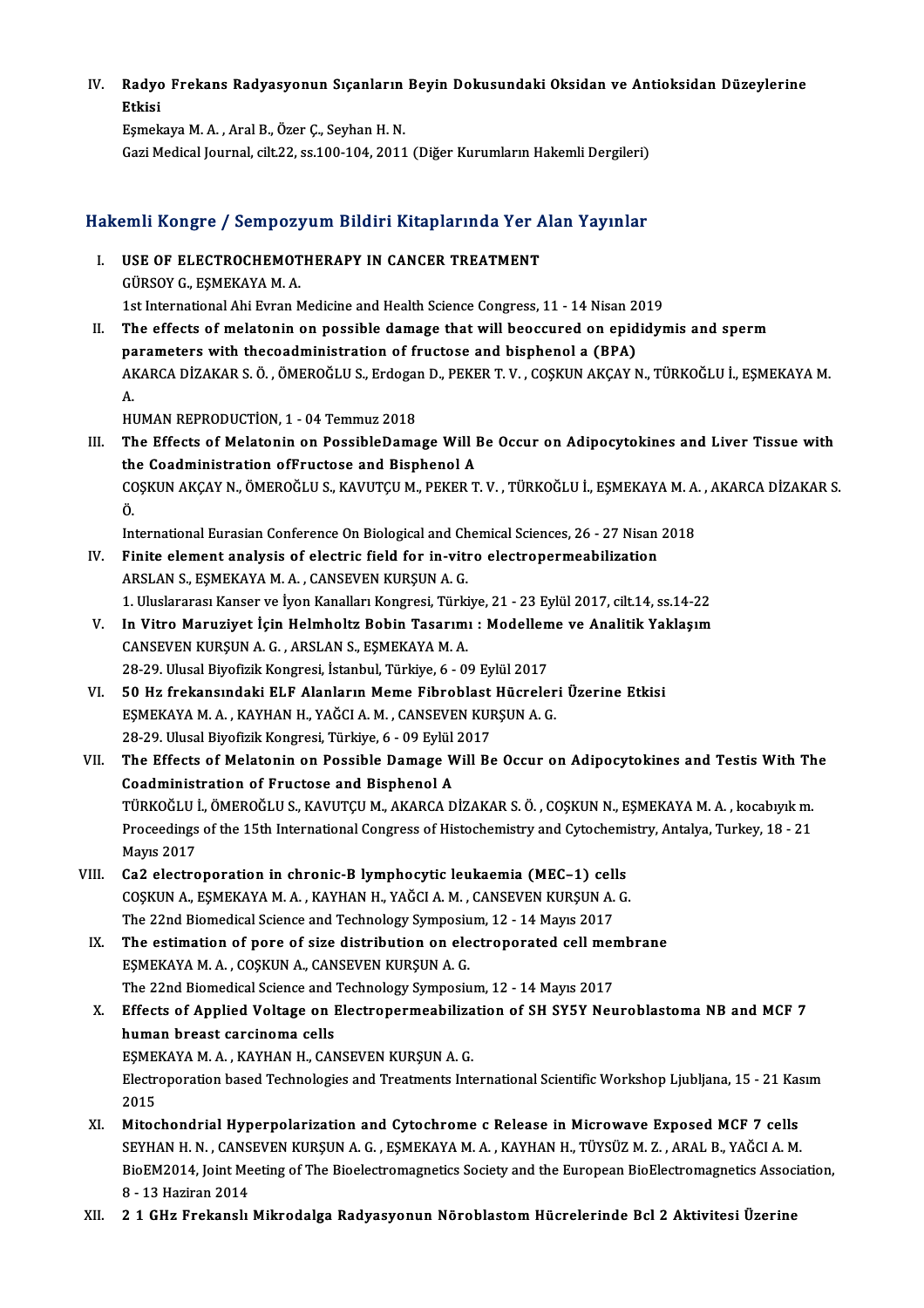Etkileri

Etkileri<br>EŞMEKAYA M. A. , CANSEVEN KURŞUN A. G. , SEYHAN H. N. , COŞKUN N., ÖMEROĞLU S.<br>YU Hlysel Histoloji ve Embriyoloji Kongresi Türkiye 27 - 20 Mayıs 2014 Etkileri<br>EŞMEKAYA M. A. , CANSEVEN KURŞUN A. G. , SEYHAN H. N. , COŞKUN N., İ<br>XII. Ulusal Histoloji ve Embriyoloji Kongresi, Türkiye, 27 - 30 Mayıs 2014<br>2.1 CHr Enekanel: W. CDMA Modülasyonlu Mikrodalas Bodyseyor

# EŞMEKAYA M. A. , CANSEVEN KURŞUN A. G. , SEYHAN H. N. , COŞKUN N., ÖMEROĞLU S.<br>XII. Ulusal Histoloji ve Embriyoloji Kongresi, Türkiye, 27 - 30 Mayıs 2014<br>XIII. 21 GHz Frekanslı W CDMA Modülasyonlu Mikrodalga Radyasyonun Me XII. Ulusal Histoloji ve l<br>2 1 GHz Frekanslı W<br>Hücrelerine Etkileri<br>ESMEKAVA M A - KAV 2 1 GHz Frekanslı W CDMA Modülasyonlu Mikrodalga Radyasyonun Meme Adenokarsin<br>Hücrelerine Etkileri<br>EŞMEKAYA M. A. , KAYHAN H., TÜYSÜZ M. Z. , CANSEVEN KURŞUN A. G. , YAĞCI A. M. , SEYHAN H. N.<br>H. Elektromanyatik Alanlar ve

Hücrelerine Etkileri<br>EŞMEKAYA M. A. , KAYHAN H., TÜYSÜZ M. Z. , CANSEVEN KURŞUN A. G. , YAĞCI A. M. , SEYHAN H. N.<br>II. Elektromanyetik Alanlar ve Etkileri Sempozyumu, Türkiye, 8 - 09 Kasım 2013 EŞMEKAYA M. A. , KAYHAN H., TÜYSÜZ M. Z. , CANSEVEN KURŞUN A. G. , YAĞCI A. M. , SEYHAN H. N.<br>II. Elektromanyetik Alanlar ve Etkileri Sempozyumu, Türkiye, 8 - 09 Kasım 2013<br>XIV. Mikrodalga Radyasyonun Tiroid Beyin Akci

II. Elektromanyetik Alanlar ve Etkileri Sempozyumu, Türkiye, 8 - 09 Kasım 2013<br>Mikrodalga Radyasyonun Tiroid Beyin Akciğer Kalp Karaciğer Testis Meme Fibroblast ve<br>Hücrelerinde Hipotiroidizm Apoptozis Serbest Radikal ve Ge Hücrelerinde Hipotiroidizm Apoptozis Serbest Radikal ve Genetik Hasar Üzerine Etkileri<br>EŞMEKAYA M. A. , SEYHAN H. N. Hücrelerinde Hipotiroidizm Apoptozis Serbest Radikal ve Genetik Hasa<br>EŞMEKAYA M. A. , SEYHAN H. N.<br>II. Elektromanyetik Alanlar ve Etkileri Sempozyumu, Türkiye, 8 - 09 Kasım 2013<br>1 8 CHz Mikrodalga Badyasyonun Burkitt Lanfa

XV. 18 GHz Mikrodalga Radyasyonun Burkitt Lenfoma Raji Hücrelerinde Apoptotik Aktivite ve Bcl 2 Gen<br>Ekspresyon düzeyine etkisi II. Elektromanyetik Alanlar ve E<br>1 8 GHz Mikrodalga Radyas<br>Ekspresyon düzeyine etkisi<br>ESMEKAVA M A - KAYHAN H 1 8 GHz Mikrodalga Radyasyonun Burkitt Lenfoma Raji Hücrelerinde Apoptotik Aktivite ve Bcl 2 Gen<br>Ekspresyon düzeyine etkisi<br>EŞMEKAYA M. A. , KAYHAN H., ALP E., ÖNENÇ İ., TÜYSÜZ M. Z. , CANSEVEN KURŞUN A. G. , MENEVŞE E. S.

Ekspresyon düz<br>EŞMEKAYA M. A. ,<br>M. , SEYHAN H. N.<br>25. ULUSAL RİVOL EŞMEKAYA M. A. , KAYHAN H., ALP E., ÖNENÇ İ., TÜYSÜZ M. Z. ,<br>M. , SEYHAN H. N.<br>25. ULUSAL BİYOFİZİK KONGRESİ, Türkiye, 24 - 27 Eylül 2013<br>EARKLI SÜRELERDEKİ UV B. BADYASYON UYGULAMASI)

M. , SEYHAN H. N.<br>25. ULUSAL BİYOFİZİK KONGRESİ, Türkiye, 24 - 27 Eylül 2013<br>27. FARKLI SÜRELERDEKİ UV B RADYASYON UYGULAMASININ LENFOSİT HÜCRELERİ SERBEST RADİKAL<br>21. YEKIMIL ÜZERİNDEKİ ETKISİNIN ELEKTRON SPİN REZONANS ES 25. ULUSAL BİYOFİZİK KONGRESİ, Türkiye, 24 - 27 Eylül 2013<br>FARKLI SÜRELERDEKİ UV B RADYASYON UYGULAMASININ LENFOSİT HÜCRELERİ SERBEST I<br>OLUŞUMU ÜZERİNDEKİ ETKİSİNİN ELEKTRON SPİN REZONANS ESR SPEKTROMETRESİ SPİN<br>TUZAKLAMA FARKLI SÜRELERDEKİ UV B RADYASYON UY<br>OLUŞUMU ÜZERİNDEKİ ETKİSİNİN ELEKTRO<br>TUZAKLAMA YÖNTEMİ İLE ARAŞTIRILMASI<br>ESMEKAYAMA CAMTEDE S CANSEVEN KURS OLUŞUMU ÜZERİNDEKİ ETKISININ ELEKTRON SPİN REZONANS ESR SPEKT<br>TUZAKLAMA YÖNTEMİ İLE ARAŞTIRILMASI<br>EŞMEKAYA M. A. , ÇAM TEPE S., CANSEVEN KURŞUN A. G. , POLAT M., SEYHAN H. N.<br>20 Havel Eirveleji Kanstesi Törkiya 10 - 14 Evl TUZAKLAMA YÖNTEMİ İLE ARAŞTIRILMASI<br>EŞMEKAYA M. A. , ÇAM TEPE S., CANSEVEN KURŞUN A. G.<br>39. Ulusal Fizyoloji Kongresi, Türkiye, 10 - 14 Eylül 2013<br>KISA SÜRELİ MİKRODALCA MW RADYASYON MARI

- EŞMEKAYA M. A. , ÇAM TEPE S., CANSEVEN KURŞUN A. G. , POLAT M., SEYHAN H. N.<br>39. Ulusal Fizyoloji Kongresi, Türkiye, 10 14 Eylül 2013<br>XVII. KISA SÜRELİ MİKRODALGA MW RADYASYON MARUZİYETİNİN DERİ FİBROBLAST HÜCRELERİ 39. Ulusal Fizyoloji Kongresi, Türkiye, 10 - 14 Eylül 2013<br>KISA SÜRELİ MİKRODALGA MW RADYASYON MARUZİYI<br>CANLILIĞI VE APOPTOTİK DÜZEYLERİ ÜZERİNE ETKİSİ<br>ESMEKAYA M.A., KAYHAN H. CANSEVEN KURSUN A.C., YAČG KISA SÜRELİ MİKRODALGA MW RADYASYON MARUZİYETİNİN DERİ FİBROI<br>CANLILIĞI VE APOPTOTİK DÜZEYLERİ ÜZERİNE ETKİSİ<br>EŞMEKAYA M. A. , KAYHAN H., CANSEVEN KURŞUN A. G. , YAĞCI A. M. , SEYHAN H. N.<br>20 Ulucal Eirvalaji Kongresi Türk CANLILIĞI VE APOPTOTİK DÜZEYLERİ ÜZERİNE ETKİSİ<br>EŞMEKAYA M. A. , KAYHAN H., CANSEVEN KURŞUN A. G. , YAĞCI A. M. , SEYHAN H. N.<br>39. Ulusal Fizyoloji Kongresi, Türkiye, 10 - 14 Eylül 2013 EŞMEKAYA M. A. , KAYHAN H., CANSEVEN KURŞUN A. G. , YAĞCI A. M. , SEYHAN H. N.<br>39. Ulusal Fizyoloji Kongresi, Türkiye, 10 - 14 Eylül 2013<br>XVIII. 21 GHz Microwave Radiation Induces Apoptosis and m Depolarization in Human Br
- 39 Ul<sup>.</sup><br>2 1 G<br>Cells<br><sup>CEVH</sup> 2 1 GHz Microwave Radiation Induces Apoptosis and m Depolarization in Human Breast<br>Cells<br>SEYHAN H. N. , EŞMEKAYA M. A. , KAYHAN H., TUYSUZ M. Z. , CANSEVEN KURŞUN A. G. , YAĞCI A. M.<br>Joint Mosting of The Bioelectromegratic

Cells<br>SEYHAN H. N. , EŞMEKAYA M. A. , KAYHAN H., TUYSUZ M. Z. , CANSEVEN KURŞUN A. G. , YAĞCI A. M.<br>Joint Meeting of The Bioelectromagnetics Society and the European BioElectromagnetics Association, 10 - 14<br>Hagiran 2012 SEYHAN H. N.<br>Joint Meeting<br>Haziran 2013<br>IIV B. Badyas Joint Meeting of The Bioelectromagnetics Society and the European BioElectromagnetics Association, 10<br>Haziran 2013<br>XIX. UV B Radyasyon Uygulamasının İnsan Kan Lenfositlerinde Hucre Canlılığı Uzerindeki Etkisi

- Haziran 2013<br>UV B Radyasyon Uygulamasının İnsan Kan Lenfositlerinde Hucre Canlılığı<br>CANSEVEN KURŞUN A. G. , EŞMEKAYA M. A. , GÖKÇEN S., YAĞCI A. M. , SEYHAN H. N.<br>24 Hlusel Biyofirik Kongresi Türkiye 25 29 Frijil 2012 UV B Radyasyon Uygulamasının İnsan Kan Lenfosii<br>CANSEVEN KURŞUN A. G. , EŞMEKAYA M. A. , GÖKÇEN S., 1<br>24. Ulusal Biyofizik Kongresi, Türkiye, 25 - 28 Eylül 2012<br>2.1 CHE Enskansındaki Mikrodales Jaunasının Mam
- 24. Ulusal Biyofizik Kongresi, Türkiye, 25 28 Eylül 2012<br>XX. 21 GHz Frekansındaki Mikrodalga Işımasının Meme Fibroblast HücreleriApoptotik Aktivitelerİ Hücre 24. Ulusal Biyofizik Kongresi, Türkiye, 25 - 28 Eylül 2012<br>2 1 GHz Frekansındaki Mikrodalga Işımasının Meme Fibroblast Hüc<br>Canlılığı ve Mitokondri Membran PotansiyeliÜzerindeki Değişimler<br>ESMEKAYAM A. GANSEVEN KURSUN A.G. 2 1 GHz Frekansındaki Mikrodalga Işımasının Meme<br>Canlılığı ve Mitokondri Membran PotansiyeliÜzerind<br>EŞMEKAYA M. A. , CANSEVEN KURŞUN A. G. , SEYHAN H. N.<br>24 Ulusal Biyefirik Konsresi Türkiye 25 - 29 Evlül 2012 Canlılığı ve Mitokondri Membran PotansiyeliÜzeri<br>EŞMEKAYA M. A. , CANSEVEN KURŞUN A. G. , SEYHAN H.<br>24.Ulusal Biyofizik Kongresi, Türkiye, 25 - 28 Eylül 2012<br>Effects of sinkse bilaba ECb 761 treatment on 2-1 EŞMEKAYA M. A. , CANSEVEN KURŞUN A. G. , SEYHAN H. N.<br>24.Ulusal Biyofizik Kongresi, Türkiye, 25 - 28 Eylül 2012<br>XXI. Effects of ginkgo biloba EGb 761 treatment on 2 1 GHz microwave radiation induced mutagenicity in<br>hum
- 24.Ulusal Biyofizik Kon<br>Effects of ginkgo bile<br>human lymphocytes<br>ESMEKAVA M A AVTI Effects of ginkgo biloba EGb 761 treatment on 2 1 GHz microwave radiation induced mutage<br>human lymphocytes<br>EŞMEKAYA M.A., AYTEKİN E., ÖZGÜR BÜYÜKATALAY E., GÜLER ÖZTÜRK G., ERGÜN M.A., SEYHAN H. N.<br>4th International Congre human lymphocytes<br>EŞMEKAYA M. A. , AYTEKİN E., ÖZGÜR BÜYÜKATALAY E., GÜLER ÖZTÜRK G., ERGÜN M. A. , SEYHAN H. N.<br>4th International Congress on Cell Membranes and Oxidative Stress: Focus on Calcium Signaling and TRP Channel
- EŞMEKAYA M. A. , AYT<br>4th International Cong<br>26 29 Haziran 2012<br>Effects of Extromal 4th International Congress on Cell Membranes and Oxidative Stress: Focus on Calcium Signaling and TRP Channels,<br>26 - 29 Haziran 2012<br>XXII. Effects of Extremely Low Frequency ELF Magnetic Fields and Ferric Chloride FeCl3 tr
- 26 29 Haziran 2012<br>Effects of Extremely Low Frequency ELF Magnetic F<br>Hemolytic Activity of Human Red Blood Cells hRBCs<br>FSMEKAVAM A. CANSEVEN KURSUN A.C. SEVHAN H.N Effects of Extremely Low Frequency ELF Magnetic F<br>Hemolytic Activity of Human Red Blood Cells hRBCs<br>EŞMEKAYA M.A., CANSEVEN KURŞUN A.G., SEYHAN H.N.<br>Eth International Werkshop op Biological Effects of Electro Hemolytic Activity of Human Red Blood Cells hRBCs<br>EŞMEKAYA M. A. , CANSEVEN KURŞUN A. G. , SEYHAN H. N.<br>6th International Workshop on Biological Effects of Electromagnetic Fields, 10 - 14 Ekim 2010 EŞMEKAYA M. A. , CANSEVEN KURŞUN A. G. , SEYHAN H. N.<br>6th International Workshop on Biological Effects of Electromagnetic Fields, 10 - 14 Ekim 2010<br>XXIII. 18 GHz Frekanslı Modüleli Radyofrekans RF Radyasyon ve Demir III Kl
- Lenfoma Raji Hücre Hattındaki Etkilerinin Araştırılması<br>Eşmekaya M. A. , Alp E., Önen H. İ. , Aral B., Canseven Kurşun A. G. , Menevşe E. S. , Seyhan H. N. 1 8 GHz Frekanslı Modüleli Radyofrekans RF Radyasyon ve Demir III Klorür Uygula<br>Lenfoma Raji Hücre Hattındaki Etkilerinin Araştırılması<br>Eşmekaya M. A. , Alp E., Önen H. İ. , Aral B., Canseven Kurşun A. G. , Menevşe E. S. , ElektromanyetikAlanlar veEtkileriSempozyumu, İstanbul,Türkiye,7 -08Ekim2011, ss.1-2
- XXIV. Gemsitabin Demir III Klorür ve ELF Manyetik Alan Uygulamasının İnsan Lenfosit Hücreleri Apoptotik